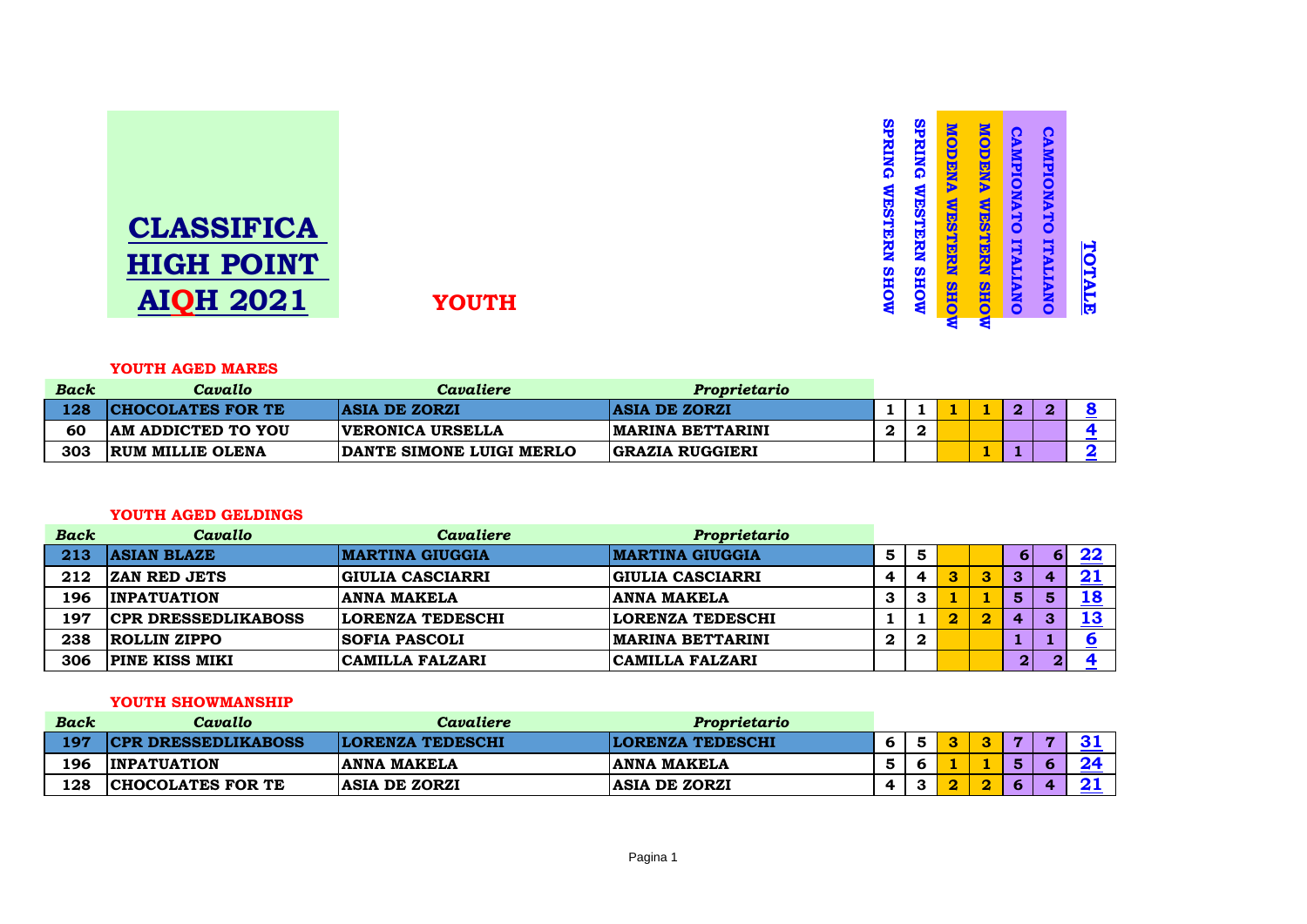| 213 | <b>ASIAN BLAZE</b>        | 'MARTINA GIUGGIA         | <b>IMARTINA GIUGGIA</b>  |  |  | o |   | 16         |
|-----|---------------------------|--------------------------|--------------------------|--|--|---|---|------------|
| 238 | <b>ROLLIN ZIPPO</b>       | <b>SOFIA PASCOLI</b>     | <b>IMARINA BETTARINI</b> |  |  | n |   |            |
| 306 | <b>PINE KISS MIKI</b>     | CAMILLA FALZARI          | <b>CAMILLA FALZARI</b>   |  |  |   | ട |            |
| 60  | <b>AM ADDICTED TO YOU</b> | <b>VERONICA URSELLA</b>  | <b>IMARINA BETTARINI</b> |  |  |   |   | <u>_ _</u> |
| 303 | <b>RUM MILLIE OLENA</b>   | DANTE SIMONE LUIGI MERLO | <b>GRAZIA RUGGIERI</b>   |  |  | O |   |            |

## **YOUTH REINING**

| <b>Back</b> | Cavallo | Cavaliere | <i>Proprietario</i> |  |  |  |  |
|-------------|---------|-----------|---------------------|--|--|--|--|
|             |         |           |                     |  |  |  |  |

## **YOUTH WESTERN RIDING**

| <b>Back</b> | Cavallo                    | Cavaliere               | Proprietario            |  |  |  |  |
|-------------|----------------------------|-------------------------|-------------------------|--|--|--|--|
| 197         | <b>CPR DRESSEDLIKABOSS</b> | <b>LORENZA TEDESCHI</b> | <b>LORENZA TEDESCHI</b> |  |  |  |  |

## **YOUTH TRAIL**

| <b>Back</b> | Cavallo                    | Cavaliere                | Proprietario             |             |                  |   |             |                         |              |            |
|-------------|----------------------------|--------------------------|--------------------------|-------------|------------------|---|-------------|-------------------------|--------------|------------|
| 197         | <b>CPR DRESSEDLIKABOSS</b> | <b>LORENZA TEDESCHI</b>  | <b>LORENZA TEDESCHI</b>  | 6           | 6                | 2 | 2           | 6                       |              | <u>29</u>  |
| 238         | <b>ROLLIN ZIPPO</b>        | <b>SOFIA PASCOLI</b>     | <b> MARINA BETTARINI</b> | 4           |                  |   |             | 5 <sub>5</sub>          | 5            | <u> 18</u> |
| 128         | <b>CHOCOLATES FOR TE</b>   | <b>ASIA DE ZORZI</b>     | <b>ASIA DE ZORZI</b>     | 5           | 5.               |   | $\mathbf 0$ | 3                       | 3            | <u> 16</u> |
| 213         | <b>ASIAN BLAZE</b>         | <b>MARTINA GIUGGIA</b>   | <b>IMARTINA GIUGGIA</b>  | 3           | 3                |   |             | $\boldsymbol{\Lambda}$  | $\mathbf{a}$ | 14         |
| 306         | <b>PINE KISS MIKI</b>      | <b>CAMILLA FALZARI</b>   | <b>CAMILLA FALZARI</b>   |             |                  |   |             | 6 <sup>1</sup>          | 6            | 12         |
| 196         | <b>INPATUATION</b>         | <b>ANNA MAKELA</b>       | <b>ANNA MAKELA</b>       |             |                  |   |             | $\overline{\mathbf{2}}$ | 2            |            |
| 60          | <b>AM ADDICTED TO YOU</b>  | <b>VERONICA URSELLA</b>  | <b> MARINA BETTARINI</b> | $\mathbf 2$ | $\boldsymbol{2}$ |   |             |                         |              |            |
| 312         | <b>ROOSTERYNA TARI</b>     | <b>DANIELA PERSOGLIA</b> | <b>DANIELA PERSOGLIA</b> |             |                  |   |             |                         |              |            |

## **YOUTH WESTERN HORSEMANSHIP**

| <b>Back</b> | Cavallo                    | Cavaliere               | Proprietario            |  |        |           |  |  |
|-------------|----------------------------|-------------------------|-------------------------|--|--------|-----------|--|--|
| 197         | <b>CPR DRESSEDLIKABOSS</b> | <b>LORENZA TEDESCHI</b> | <b>LORENZA TEDESCHI</b> |  | $\sim$ | $\bullet$ |  |  |
| 196         | <b>INPATUATION</b>         | ANNA MAKELA             | <b>ANNA MAKELA</b>      |  |        |           |  |  |
| 213         | <b>ASIAN BLAZE</b>         | <b> MARTINA GIUGGIA</b> | <b>IMARTINA GIUGGIA</b> |  |        |           |  |  |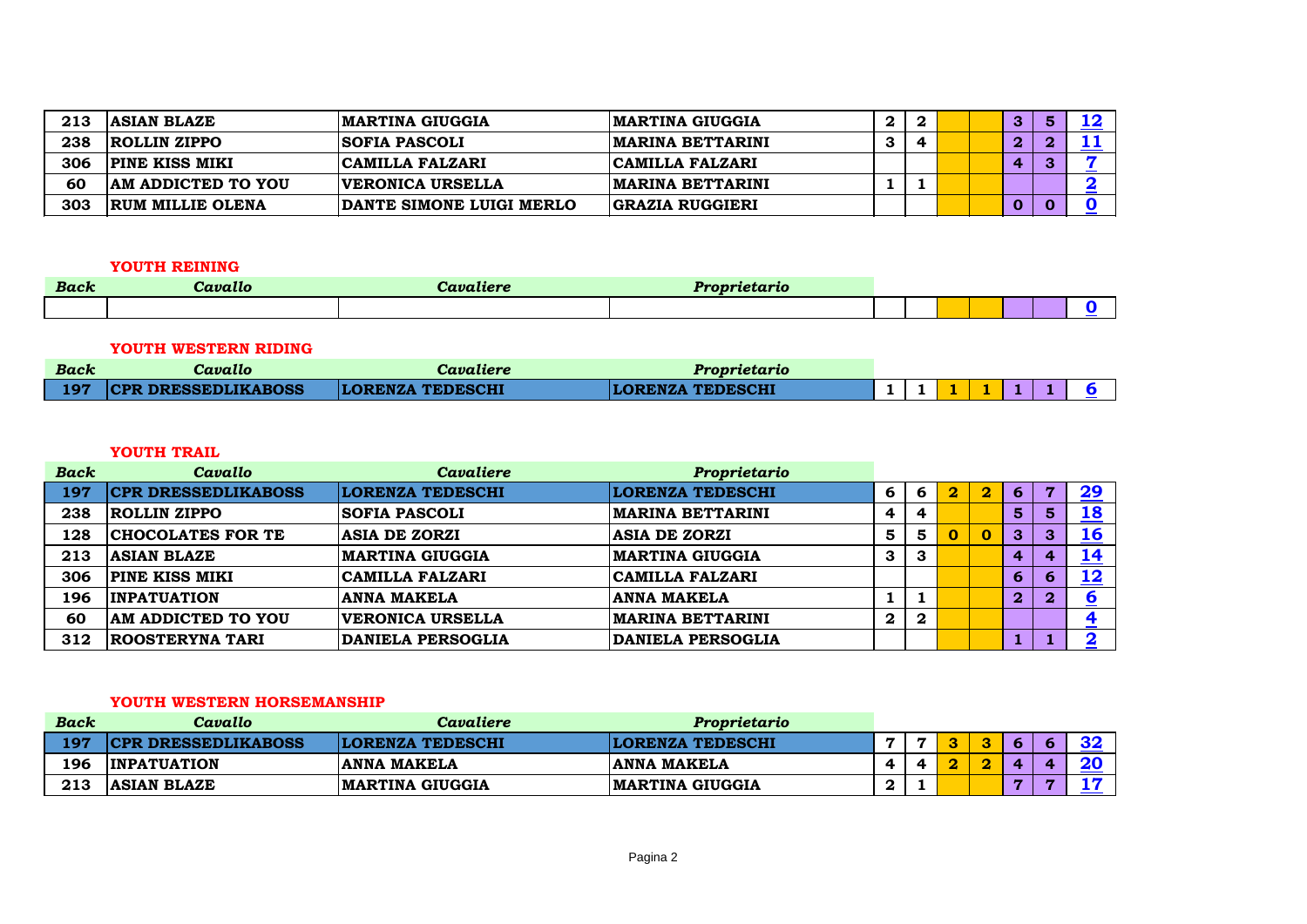| 128 | <b>CHOCOLATES FOR TE</b>    | <b>ASIA DE ZORZI</b>     | <b>ASIA DE ZORZI</b>     | 3 |   |  | З            | 14         |
|-----|-----------------------------|--------------------------|--------------------------|---|---|--|--------------|------------|
| 238 | ROLLIN ZIPPO                | SOFIA PASCOLI            | <b>IMARINA BETTARINI</b> | ь |   |  | O            | 12         |
| 123 | <b>SIMPLY THE BEST CODE</b> | GIULIA LEMBO             | <b>EUGENIA PASCOLINI</b> | 5 |   |  |              | <u> 10</u> |
| 306 | <b>PINE KISS MIKI</b>       | CAMILLA FALZARI          | <b>CAMILLA FALZARI</b>   |   |   |  | 5            | <b>10</b>  |
| 303 | <b>RUM MILLIE OLENA</b>     | DANTE SIMONE LUIGI MERLO | <b>GRAZIA RUGGIERI</b>   |   |   |  | $\mathbf{2}$ |            |
| 60  | <b>AM ADDICTED TO YOU</b>   | <b>VERONICA URSELLA</b>  | <b>MARINA BETTARINI</b>  |   | n |  |              |            |

### **YOUTH WESTERN PLEASURE**

| <b>Back</b> | Cavallo                     | Cavaliere                | Proprietario             |  |  |          |  |
|-------------|-----------------------------|--------------------------|--------------------------|--|--|----------|--|
| 123         | <b>SIMPLY THE BEST CODE</b> | GIULIA LEMBO             | <b>EUGENIA PASCOLINI</b> |  |  | $\bf{2}$ |  |
| 213         | <b>ASIAN BLAZE</b>          | <b>IMARTINA GIUGGIA</b>  | <b>IMARTINA GIUGGIA</b>  |  |  |          |  |
| 306         | <b>PINE KISS MIKI</b>       | <b>CAMILLA FALZARI</b>   | <b>CAMILLA FALZARI</b>   |  |  | 3        |  |
| 303         | <b>RUM MILLIE OLENA</b>     | DANTE SIMONE LUIGI MERLO | <b>GRAZIA RUGGIERI</b>   |  |  |          |  |

## **YOUTH HUNTER UNDER SADDLE**

| <b>Back</b> | Cavallo                    | <b>Cavaliere</b>         | Proprietario             |                  |   |   |                         |           |   |               |
|-------------|----------------------------|--------------------------|--------------------------|------------------|---|---|-------------------------|-----------|---|---------------|
| 213         | <b>ASIAN BLAZE</b>         | <b>MARTINA GIUGGIA</b>   | <b> MARTINA GIUGGIA</b>  | 5                | 5 | З | 3                       | 6         | 5 | $\mathbf{27}$ |
| 197         | <b>CPR DRESSEDLIKABOSS</b> | LORENZA TEDESCHI         | <b>LORENZA TEDESCHI</b>  | 3                | 3 |   |                         | 4         |   | 19            |
| 196         | <b>INPATUATION</b>         | <b>ANNA MAKELA</b>       | <b>ANNA MAKELA</b>       |                  |   |   | $\overline{\mathbf{2}}$ |           | 3 | 12            |
| 238         | <b>ROLLIN ZIPPO</b>        | <b> SOFIA PASCOLI</b>    | <b>IMARINA BETTARINI</b> | $\boldsymbol{2}$ | 2 |   |                         | 3         |   | ⋍             |
| 216         | <b>ASIAN BATIK</b>         | <b>REGINA MASI</b>       | <b>PAOLA DONARINI</b>    |                  |   |   |                         | 5         | 4 |               |
| 60          | AM ADDICTED TO YOU         | <b>VERONICA URSELLA</b>  | <b>IMARINA BETTARINI</b> | 4                |   |   |                         |           |   | 5             |
| 303         | <b>RUM MILLIE OLENA</b>    | DANTE SIMONE LUIGI MERLO | <b>GRAZIA RUGGIERI</b>   |                  |   |   |                         | <b>21</b> |   | 3             |

# **YOUTH HUNT SEAT EQUITATION**

| <b>Back</b> | Cavallo                    | Cavaliere               | Proprietario            |    |   |  |    |   |  |
|-------------|----------------------------|-------------------------|-------------------------|----|---|--|----|---|--|
| 197         | <b>CPR DRESSEDLIKABOSS</b> | <b>LORENZA TEDESCHI</b> | <b>LORENZA TEDESCHI</b> |    | 4 |  | 5  |   |  |
| 196         | <b>INPATUATION</b>         | <b>ANNA MAKELA</b>      | <b>ANNA MAKELA</b>      | 2. | 3 |  | л. |   |  |
| 213         | <b>ASIAN BLAZE</b>         | <b>MARTINA GIUGGIA</b>  | <b>MARTINA GIUGGIA</b>  | 6  | 6 |  |    |   |  |
| 238         | <b>ROLLIN ZIPPO</b>        | <b>SOFIA PASCOLI</b>    | <b>MARINA BETTARINI</b> | 4  |   |  |    |   |  |
| 306         | <b>PINE KISS MIKI</b>      | CAMILLA FALZARI         | CAMILLA FALZARI         |    |   |  | 3  | ◚ |  |